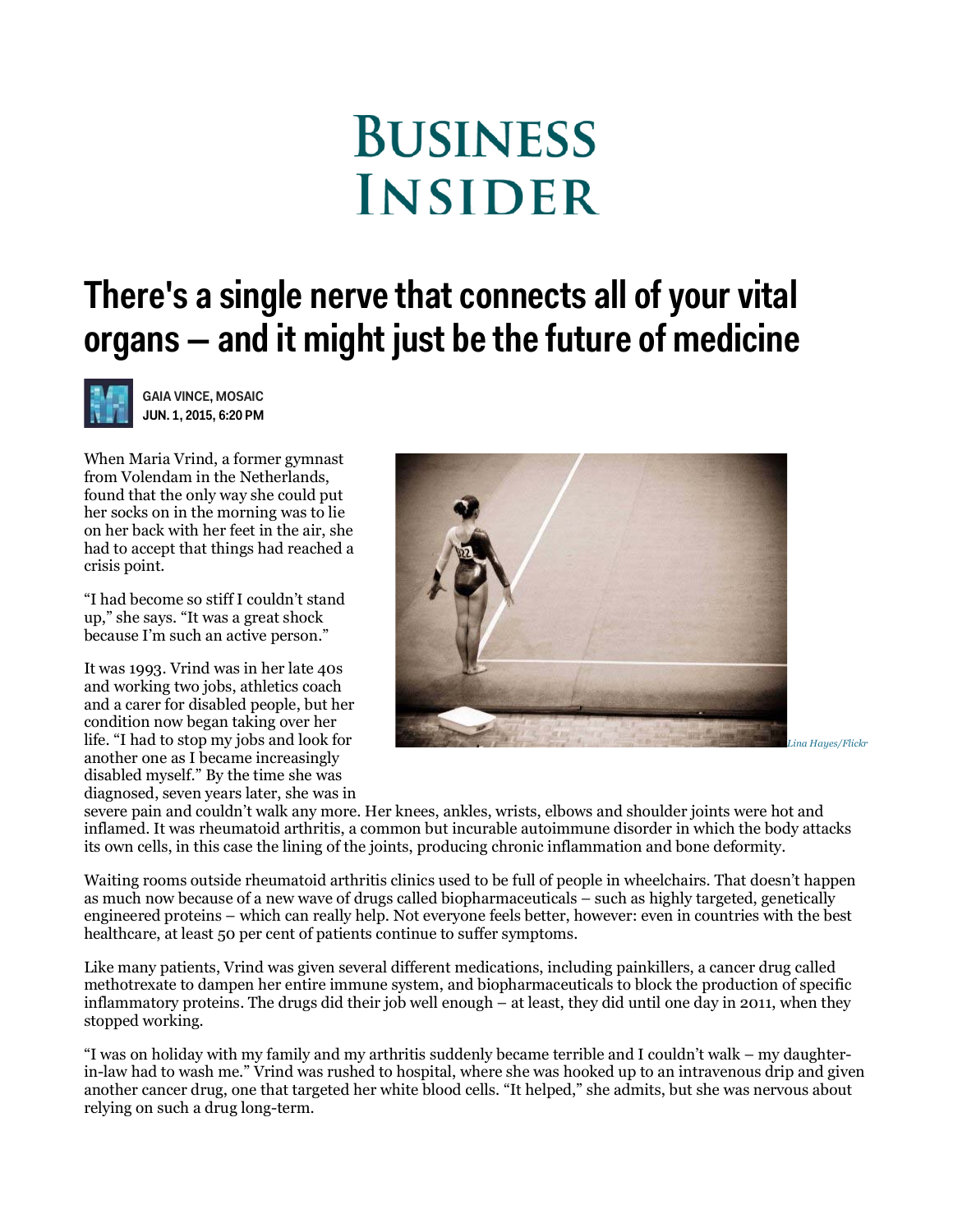Luckily, she would not have to. As she was resigning herself to a life of disability and monthly chemotherapy, a new treatment was being developed that would profoundly challenge our understanding of how the brain and body interact to control the immune system. It would open up a whole new approach to treating rheumatoid arthritis and other autoimmune diseases, using the nervous system to modify inflammation. It would even lead to research into how we might use our minds to stave off disease.

A new treatment was being developed that would lead to research into how we might use our minds to stave off disease.

And, like many good ideas, it came from an unexpected source.

#### **The nerve hunter**

Kevin Tracey, a neurosurgeon based in New York, is a man haunted by personal events – a man with a mission. "My mother died from a brain tumour when I was five years old. It was very sudden and unexpected," he says. "And I learned from that experience that the brain – nerves – are responsible for health."

This drove his decision to become a brain surgeon. Then, during his hospital training, he was looking after a patient with serious burns who suddenly suffered severe inflammation. "She was an 11-month-old baby girl called Janice who died in my arms."

These traumatic moments made him a neurosurgeon who thinks a lot about inflammation. He believes it was this perspective that enabled him to interpret the results of an accidental experiment in a new way.



*Allen Institute for Brain Science*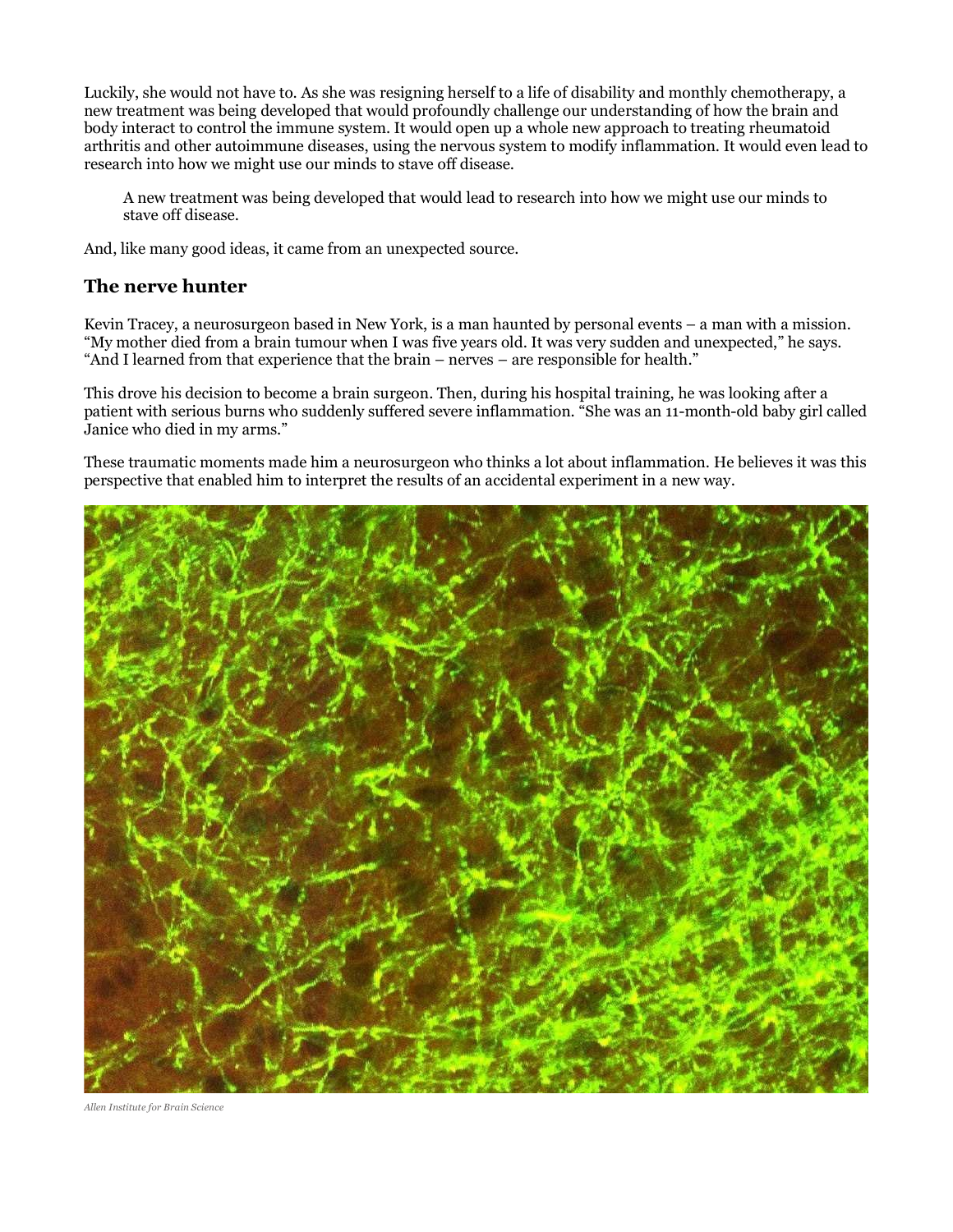In the late 1990s, Tracey was experimenting with a rat's brain. "We'd injected an anti-inflammatory drug into the brain because we were studying the beneficial effect of blocking inflammation during a stroke," he recalls. "We were surprised to find that when the drug was present in the brain, it also blocked inflammation in the spleen and in other organs in the rest of the body. Yet the amount of drug we'd injected was far too small to have got into the bloodstream and travelled to the rest of the body."

After months puzzling over this, he finally hit upon the idea that the brain might be using the nervous system – specifically the vagus nerve – to tell the spleen to switch off inflammation everywhere.

It was an extraordinary idea – if Tracey was right, inflammation in body tissues was being directly regulated by the brain.

If Tracey was right, inflammation in body tissues was being directly regulated by the brain.

Communication between the immune system's specialist cells in our organs and bloodstream and the electrical connections of the nervous system had been considered impossible. Now Tracey was apparently discovering that the two systems were intricately linked.

The first critical test of this exciting hypothesis was to cut the vagus nerve.

When Tracey and his team did, injecting the anti-inflammatory drug into the brain no longer had an effect on the rest of the body. The second test was to stimulate the nerve without any drug in the system.

"Because the vagus nerve, like all nerves, communicates information through electrical signals, it meant that we should be able to replicate the experiment by putting a nerve stimulator on the vagus nerve in the brainstem to block inflammation in the spleen," he explains. "That's what we did and that was the breakthrough experiment."

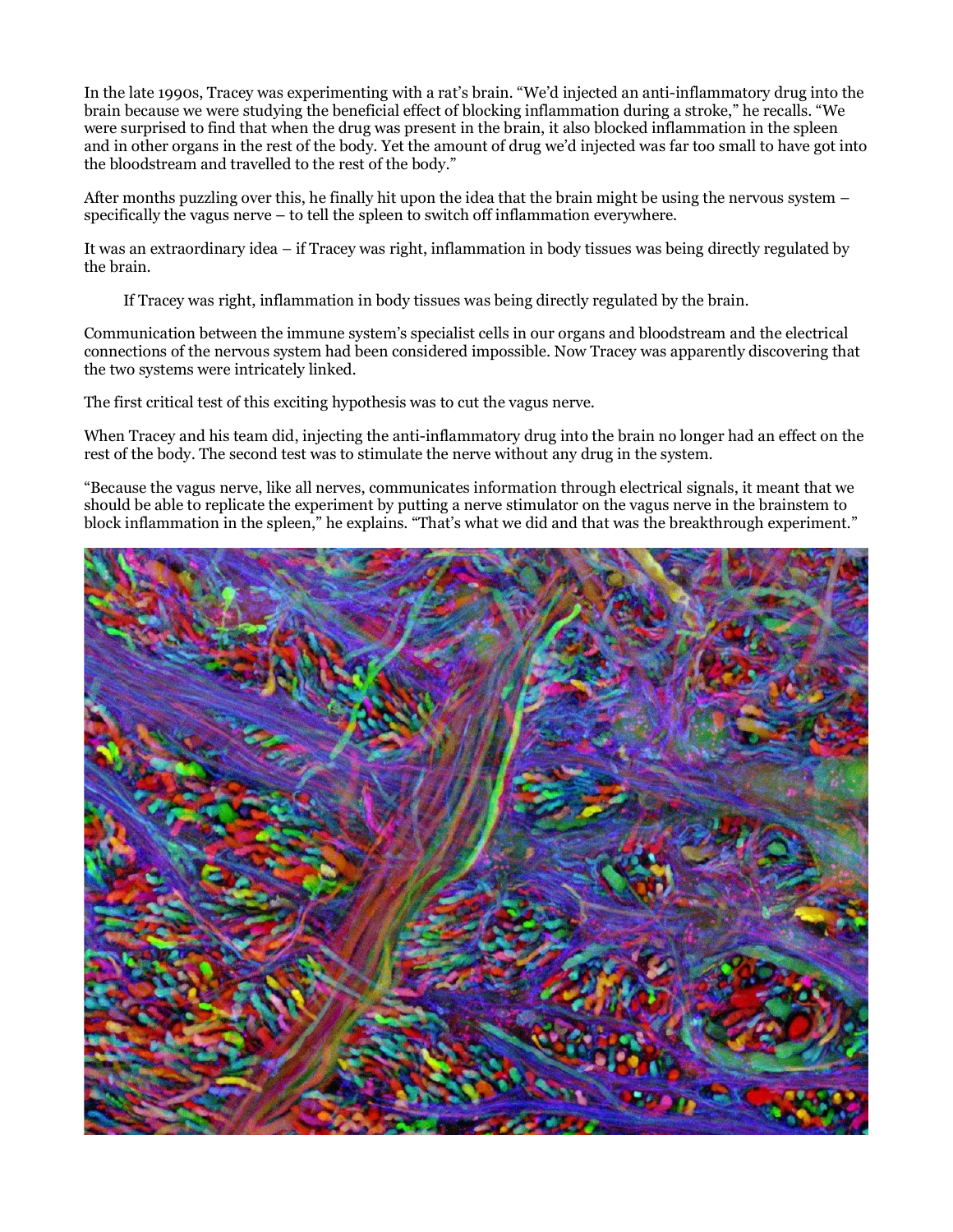An image of a human brain stem illuminated with fluorescent proteins.

*Jeff Lichtman/Harvard University via WBUR*

#### **The wandering nerve**

The vagus nerve starts in the brainstem, just behind the ears.

It travels down each side of the neck, across the chest and down through the abdomen. 'Vagus' is Latin for 'wandering' and indeed this bundle of nerve fibres roves through the body, networking the brain with the stomach and digestive tract, the lungs, heart, spleen, intestines, liver and kidneys, not to mention a range of other nerves that are involved in speech, eye contact, facial expressions and even your ability to tune in to other people's voices.

It is made of thousands and thousands of fibres and 80 per cent of them are sensory, meaning that the vagus nerve reports back to your brain what is going on in your organs.

Operating far below the level of our conscious minds, the vagus nerve is vital for keeping our bodies healthy. It is an essential part of the parasympathetic nervous system, which is responsible for calming organs after the stressed 'fight-or-flight' adrenaline response to danger. Not all vagus nerves are the same, however: some people have stronger vagus activity, which means their bodies can relax faster after a stress.

The strength of your vagus response is known as your vagal tone and it can be determined by using an electrocardiogram to measure heart rate. Every time you breathe in, your heart beats faster in order to speed the flow of oxygenated blood around your body. Breathe out and your heart rate slows. This variability is one of many things regulated by the vagus nerve, which is active when you breathe out but suppressed when you breathe in, so the bigger your difference in heart rate when breathing in and out, the higher your vagal tone.

Research shows that a high vagal tone makes your body better at regulating blood glucose levels, reducing the likelihood of diabetes, stroke and cardiovascular disease. Low vagal tone, however, has been associated with chronic inflammation.

As part of the immune system, inflammation has a useful role helping the body to heal after an injury, for example, but it can damage organs and blood vessels if it persists when it is not needed. One of the vagus nerve's jobs is to reset the immune system and switch off production of proteins that fuel inflammation. Low vagal tone means this regulation is less effective and inflammation can become excessive, such as in Maria Vrind's rheumatoid arthritis or in toxic shock syndrome, which Kevin Tracey believes killed little Janice.

Having found evidence of a role for the vagus in a range of chronic inflammatory diseases, including rheumatoid arthritis, Tracey and his colleagues wanted to see if it could become a possible route for treatment. The vagus nerve works as a two-way messenger, passing electrochemical signals between the organs and the brain.

The vagus nerve works as a two-way messenger, passing electrochemical signals between the organs and the brain.

In chronic inflammatory disease, Tracey figured, messages from the brain telling the spleen to switch off production of a particular inflammatory protein, tumour necrosis factor (TNF), weren't being sent. Perhaps the signals could be boosted?

He spent the next decade meticulously mapping all the neural pathways involved in regulating TNF, from the brainstem to the mitochondria inside all our cells.

Eventually, with a robust understanding of how the vagus nerve controlled inflammation, Tracey was ready to test whether it was possible to intervene in human disease.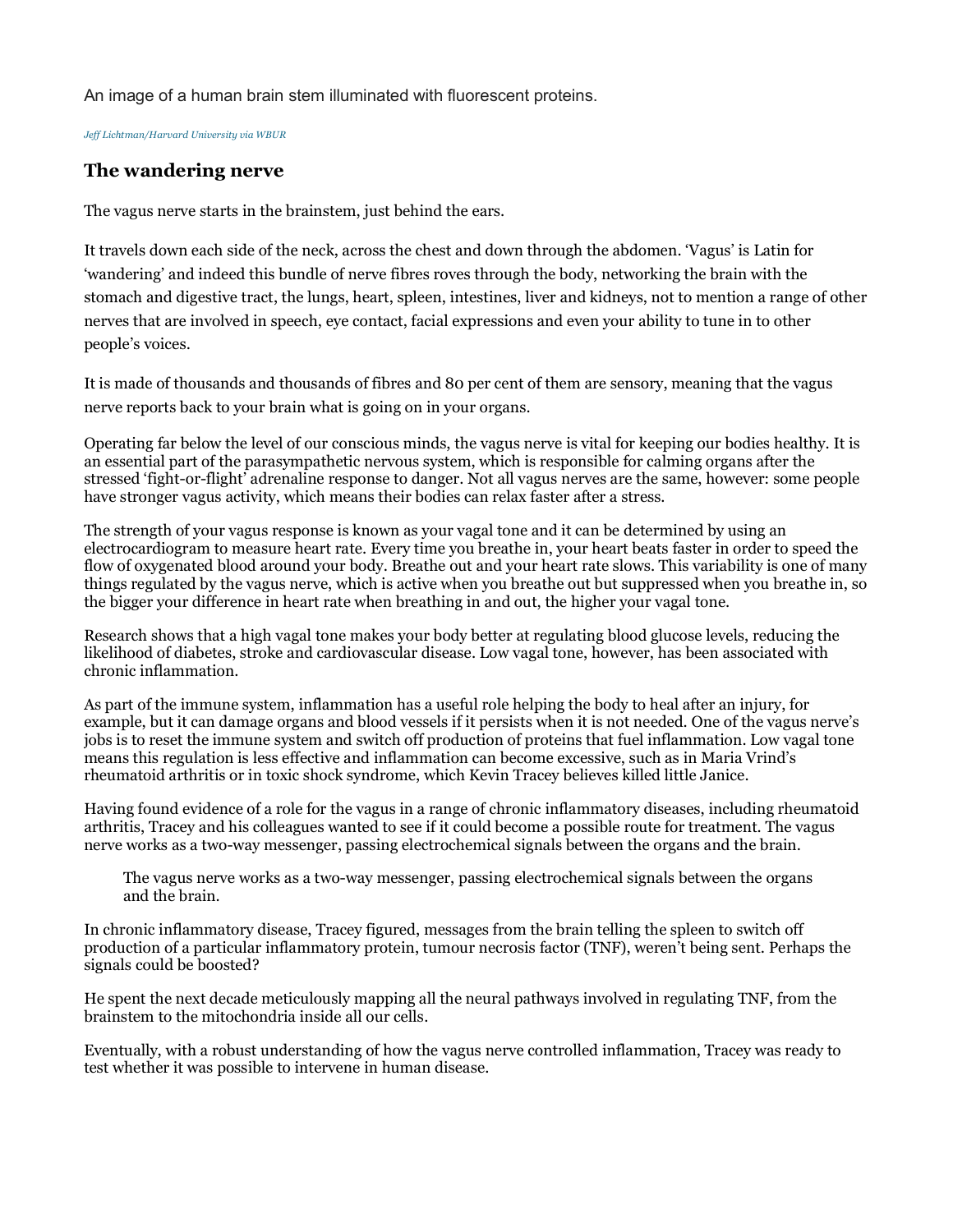## **Stimulating trial**

In the summer of 2011, Maria Vrind saw a newspaper advertisement calling for people with severe rheumatoid arthritis to volunteer for a clinical trial. Taking part would involve being fitted with an electrical implant directly connected to the vagus nerve. "I called them immediately," she says. "I didn't want to be on anticancer drugs my whole life; it's bad for your organs and not good long-term."

Tracey had designed the trial with his collaborator, Paul-Peter Tak, professor of rheumatology at the University of Amsterdam. Tak had long been searching for an alternative to strong drugs that suppress the immune system to treat rheumatoid arthritis. "The body's immune response only becomes a problem when it attacks your own body rather than alien cells, or when it is chronic," he reasoned. "So the question becomes: how can we enhance the body's switch-off mechanism? How can we drive resolution?"

When Tracey called him to suggest stimulating the vagus nerve might be the answer by switching off production of TNF, Tak quickly saw the potential and was enthusiastic to see if it would work. Vagal nerve stimulation had already been approved in humans for epilepsy, so getting approval for an arthritis trial would be relatively straightforward. A more serious potential hurdle was whether people used to taking drugs for their condition would be willing to undergo an operation to implant a device inside their body: "There was a big question mark about whether patients would accept a neuroelectric device like a pacemaker," Tak says.

He needn't have worried. More than a thousand people expressed interest in the procedure, far more than were needed for the trial. In November 2011, Vrind was the first of 20 Dutch patients to be operated on.

"They put the pacemaker on the left-hand side of my chest, with wires that go up and attach to the vagus nerve in my throat," she says. "I waited two weeks while the area healed, and then the doctors switched it on and adjusted the settings for me."

She was given a magnet to swipe across her throat six times a day, activating the implant and stimulating her vagus nerve for 30 seconds at a time. The hope was that this would reduce the inflammatory response in her spleen. As Vrind and the other trial participants were sent home, it became a waiting game for Tracey, Tak and the team to see if the theory, lab studies and animal trials would bear fruit in real patients. "We hoped that for some, there would be an easing of their symptoms – perhaps their joints would become a little less painful," Tak says.

At first, Vrind was a bit too eager for a miracle cure. She immediately stopped taking her pills, but her symptoms came back so badly that she was bedridden and in terrible pain. She went back on the drugs and they were gradually reduced over a week instead.

And then the extraordinary happened: Vrind experienced a recovery more remarkable than she or the scientists had dared hope for.

The extraordinary happened: Vrind experienced a recovery more remarkable than she or the scientists had dared hope for.

"Within a few weeks, I was in a great condition," she says. "I could walk again and cycle, I started ice-skating again and got back to my gymnastics. I feel so much better."

She is still taking methotrexate, which she will need at a low dose for the rest of her life, but at 68, semi-retired Vrind now plays and teaches seniors' volleyball a couple of hours a week, cycles for at least an hour every day, does gymnastics, and plays with her eight grandchildren.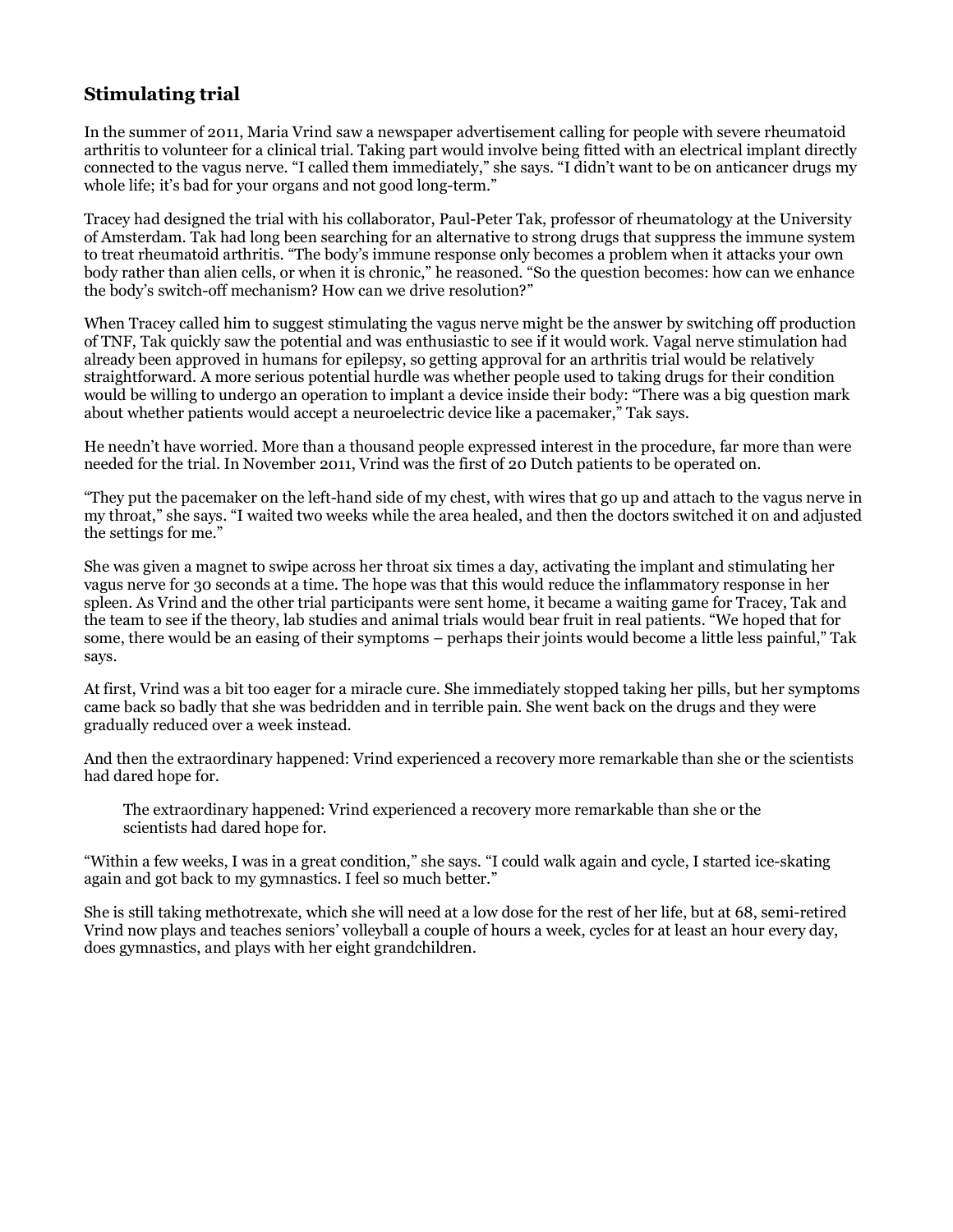

*David Jones / Flickr*

Other patients on the trial had similar transformative experiences. The results are still being prepared for publication but Tak says more than half of the patients showed significant improvement and around one-third are in remission – in effect cured of their rheumatoid arthritis. Sixteen of the 20 patients on the trial not only felt better, but measures of inflammation in their blood also went down. Some are now entirely drug-free. Even those who have not experienced clinically significant improvements with the implant insist it helps them; nobody wants it removed.

"We have shown very clear trends with stimulation of three minutes a day," Tak says. "When we discontinued stimulation, you could see disease came back again and levels of TNF in the blood went up. We restarted stimulation, and it normalised again."

Tak suspects that patients will continue to need vagal nerve stimulation for life. But unlike the drugs, which work by preventing production of immune cells and proteins such as TNF, vagal nerve stimulation seems to restore the body's natural balance. It reduces the over-production of TNF that causes chronic inflammation but does not affect healthy immune function, so the body can respond normally to infection.

"I'm really glad I got into the trial," says Vrind. "It's been more than three years now since the implant and my symptoms haven't returned. At first I felt a pain in my head and throat when I used it, but within a couple of days, it stopped. Now I don't feel anything except a tightness in my throat and my voice trembles while it's working.

"I have occasional stiffness or a little pain in my knee sometimes but it's gone in a couple of hours. I don't have any side-effects from the implant, like I had with the drugs, and the effect is not wearing off, like it did with the drugs."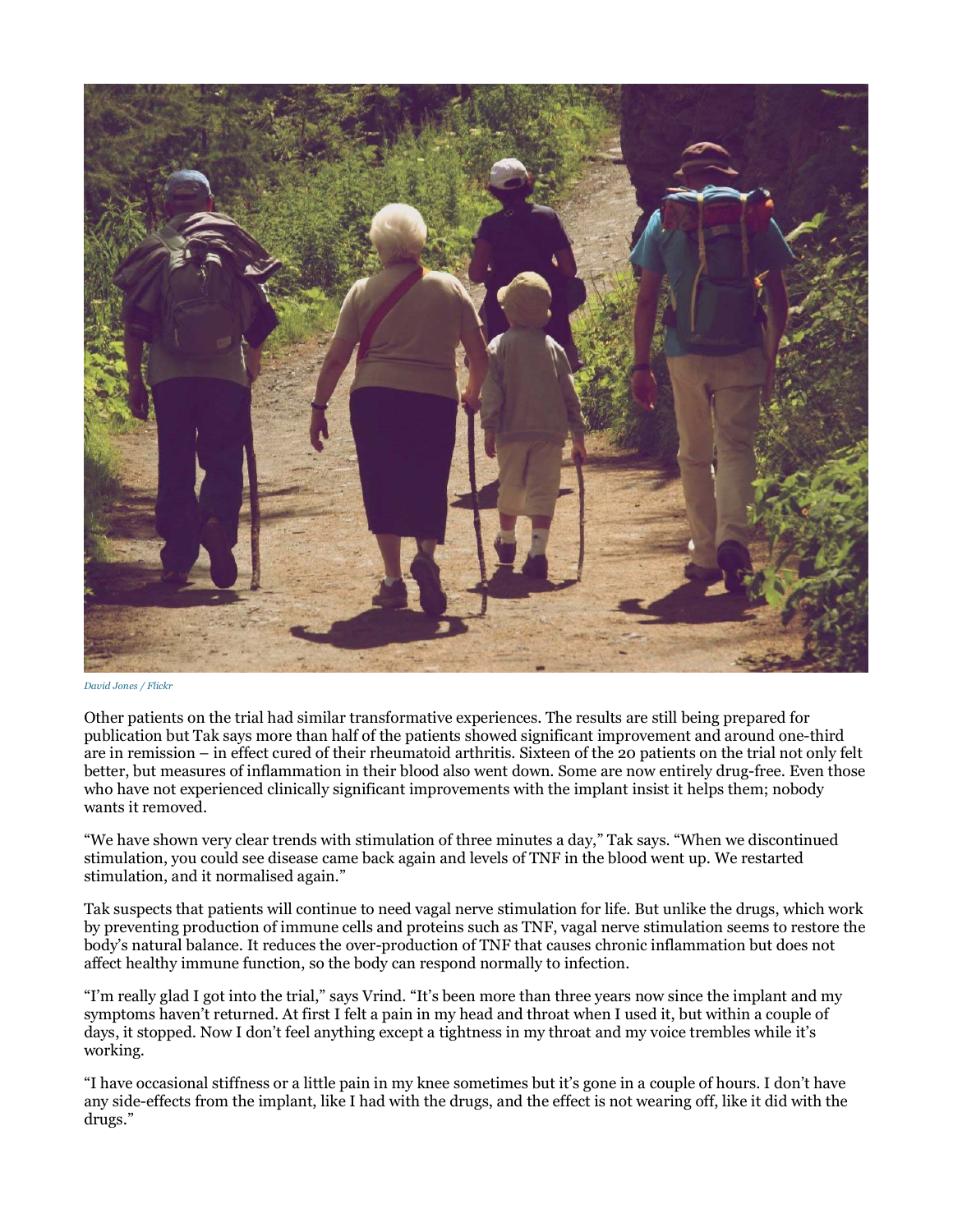### **Raising the tone**

Having an electrical device surgically implanted into your neck for the rest of your life is a serious procedure. But the technique has proved so successful – and so appealing to patients – that other researchers are now looking into using vagal nerve stimulation for a range of other chronic debilitating conditions, including inflammatory bowel disease, asthma, diabetes, chronic fatigue syndrome and obesity.

But what about people who just have low vagal tone, whose physical and mental health could benefit from giving it a boost? Low vagal tone is associated with a range of health risks, whereas people with high vagal tone are not just healthier, they're also socially and psychologically stronger – better able to concentrate and remember things, happier and less likely to be depressed, more empathetic and more likely to have close friendships.

Twin studies show that to a certain extent, vagal tone is genetically predetermined – some people are born luckier than others. But low vagal tone is more prevalent in those with certain lifestyles – people who do little exercise, for example. This led psychologists at the University of North Carolina at Chapel Hill to wonder if the relationship between vagal tone and wellbeing could be harnessed without the need for implants.

In 2010, Barbara Fredrickson and Bethany Kok recruited around 70 university staff members for an experiment. Each volunteer was asked to record the strength of emotions they felt every day. Vagal tone was measured at the beginning of the experiment and at the end, nine weeks later. As part of the experiment, half of the participants were taught a meditation technique to promote feelings of goodwill towards themselves and others.

Those who meditated showed a significant rise in vagal tone, which was associated with reported increases in positive emotions. "That was the first experimental evidence that if you increased positive emotions and that led to increased social closeness, then vagal tone changed," Kok says.

Now at the Max Planck Institute in Germany, Kok is conducting a much larger trial to see if the results they found can be replicated. If so, vagal tone could one day be used as a diagnostic tool. In a way, it already is. "Hospitals already track heart-rate variability – vagal tone – in patients that have had a heart attack," she says, "because it is known that having low variability is a risk factor."

The implications of being able to simply and cheaply improve vagal tone, and so relieve major public health burdens such as cardiovascular conditions and diabetes, are enormous. It has the potential to completely change how we view disease.

It has the potential to completely change how we view disease.

If visiting your GP involved a check on your vagal tone as easily as we test blood pressure, for example, you could be prescribed therapies to improve it. But this is still a long way off: "We don't even know yet what a healthy vagal tone looks like," cautions Kok. "We're just looking at ranges, we don't have precise measurements like we do for blood pressure."

What seems more likely in the shorter term is that devices will be implanted for many diseases that today are treated by drugs: "As the technology improves and these devices get smaller and more precise," says Kevin Tracey, "I envisage a time where devices to control neural circuits for bioelectronic medicine will be injected – they will be placed either under local anaesthesia or under mild sedation."

However the technology develops, our understanding of how the body manages disease has changed for ever. "It's become increasingly clear that we can't see organ systems in isolation, like we did in the past," says Paul-Peter Tak. "We just looked at the immune system and therefore we have medicines that target the immune system.

"But it's very clear that the human is one entity: mind and body are one. It sounds logical but it's not how we looked at it before. We didn't have the science to agree with what may seem intuitive. Now we have new data and new insights."

And Maria Vrind, who despite severe rheumatoid arthritis can now cycle pain-free around Volendam, has a new lease of life: "It's not a miracle – they told me how it works through electrical impulses – but it feels magical. I don't want them to remove it ever. I have my life back!"